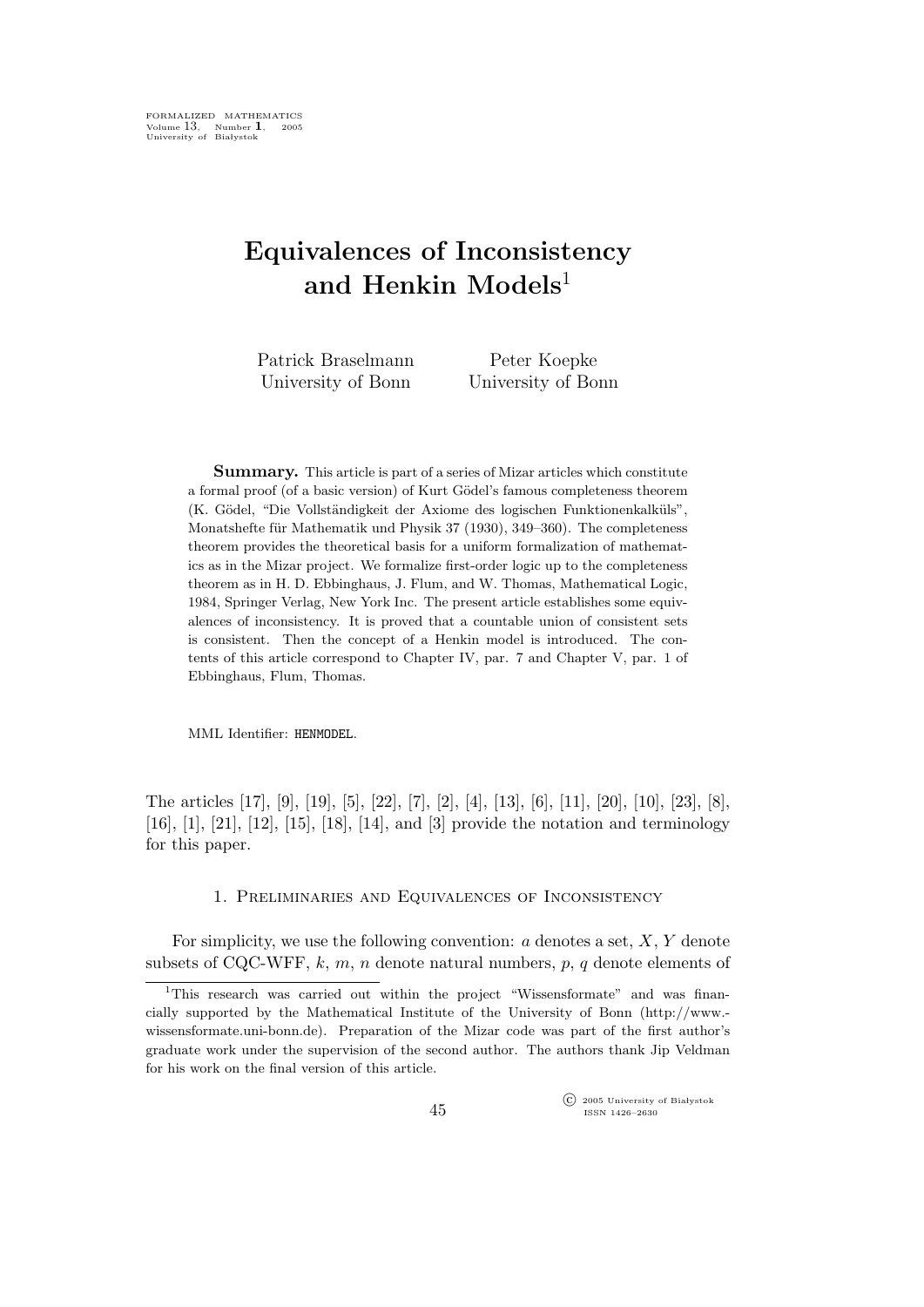CQC-WFF, P denotes a k-ary predicate symbol,  $l_1$  denotes a variables list of  $k$ , and  $f$ ,  $g$  denote finite sequences of elements of CQC-WFF.

Let D be a non empty set and let X be a subset of  $2^D$ . Then  $\bigcup X$  is a subset of D.

In the sequel  $A$  is a non empty finite subset of  $\mathbb N$ .

The following two propositions are true:

- (1) Let f be a function from n into A. Suppose there exists m such that succ  $m = n$  and f is one-to-one and rng  $f = A$  and for all n, m such that  $m \in \text{dom } f$  and  $n \in \text{dom } f$  and  $n < m$  holds  $f(n) \in f(m)$ . Then  $f(\bigcup n) = \bigcup \text{rng } f.$
- (2)  $\bigcup A \in A$  and for every a such that  $a \in A$  holds  $a \in \bigcup A$  or  $a = \bigcup A$ .

Let A be a set. The functor  $\min^* A$  yielding a natural number is defined by:

- (Def. 1)(i) min<sup>∗</sup> $A \in A$  and for every k such that  $k \in A$  holds min<sup>∗</sup> $A \leq k$  if A is a non empty subset of N,
	- (ii)  $\min^* A = 0$ , otherwise.

In the sequel  $C$  denotes a non empty set.

Next we state the proposition

(3) Let f be a function from N into C and X be a finite set. Suppose for all n, m such that  $m \in \text{dom } f$  and  $n \in \text{dom } f$  and  $n < m$  holds  $f(n) \subseteq f(m)$ and  $X \subseteq \bigcup$  rng f. Then there exists k such that  $X \subseteq f(k)$ .

Let us consider X, p. The predicate  $X \vdash p$  is defined as follows:

(Def. 2) There exists f such that rng  $f \subseteq X$  and  $\vdash f \cap \langle p \rangle$ .

Let us consider  $X$ . We say that  $X$  is consistent if and only if:

(Def. 3) For every p holds  $X \nvdash p$  or  $X \nvdash \neg p$ .

Let us consider X. We introduce X is inconsistent as an antonym of X is consistent.

Let f be a finite sequence of elements of CQC-WFF. We say that f is consistent if and only if:

(Def. 4) For every p holds  $\nvdash f \cap \langle p \rangle$  or  $\nvdash f \cap \langle \neg p \rangle$ .

Let  $f$  be a finite sequence of elements of CQC-WFF. We introduce  $f$  is inconsistent as an antonym of  $f$  is consistent.

Next we state several propositions:

- (4) If X is consistent and rng  $g \subseteq X$ , then g is consistent.
- (5) If  $\vdash f \cap \langle p \rangle$ , then  $\vdash f \cap g \cap \langle p \rangle$ .
- (6) X is inconsistent iff for every p holds  $X \vdash p$ .
- (7) If X is inconsistent, then there exists Y such that  $Y \subseteq X$  and Y is finite and inconsistent.
- (8) If  $X \cup \{p\} \vdash q$ , then there exists g such that rng  $g \subseteq X$  and  $\vdash g \cap \langle p \rangle \cap \langle q \rangle$ .
- (9)  $X \vdash p$  iff  $X \cup {\neg p}$  is inconsistent.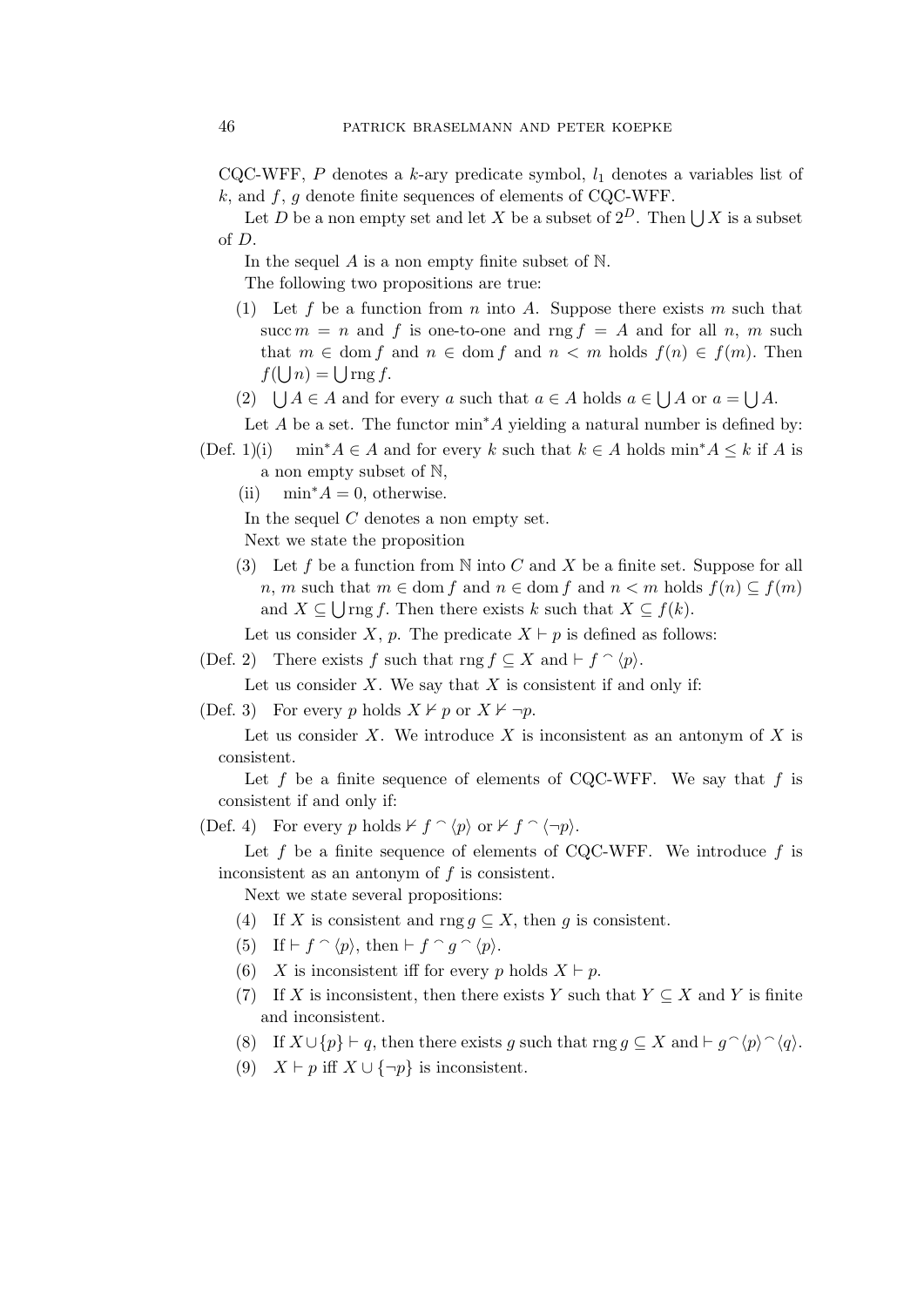(10)  $X \vdash \neg p$  iff  $X \cup \{p\}$  is inconsistent.

## 2. Unions of Consistent Sets

We now state the proposition

(11) Let f be a function from N into 2<sup>CQC-WFF</sup>. Suppose that for all n, m such that  $m \in \text{dom } f$  and  $n \in \text{dom } f$  and  $n < m$  holds  $f(n)$  is consistent and  $f(n) \subseteq f(m)$ . Then  $\bigcup$ rng f is consistent.

# 3. Construction of a Henkin Model

In the sequel A is a non empty set, v is an element of  $V(A)$ , and J is an interpretation of A.

We now state two propositions:

- (12) If X is inconsistent, then for all J, v holds  $J, v \not\models X$ .
- (13) {VERUM} is consistent.

Let us observe that there exists a subset of CQC-WFF which is consistent. In the sequel  $C_1$  denotes a consistent subset of CQC-WFF. The non empty set HCar is defined by:

 $(Def. 5)$  HCar = BoundVar.

Let P be an element of PredSym and let  $l_1$  be a variables list of Arity(P). Then  $P[l_1]$  is an element of CQC-WFF.

Let us consider  $C_1$ . An interpretation of HCar is said to be a Henkin interpretation of  $C_1$  if it satisfies the condition (Def. 6).

(Def. 6) Let P be an element of PredSym and r be an element of Rel(HCar). Suppose it(P) = r. Let given a. Then  $a \in r$  if and only if there exists a variables list  $l_1$  of Arity(P) such that  $a = l_1$  and  $C_1 \vdash P[l_1]$ .

The element valH of  $V(HCar)$  is defined as follows:

 $(\text{Def. 7})$  val $H = id_{\text{BoundVar}}$ .

# 4. Some Properties of the Henkin Model

In the sequel  $J_1$  is a Henkin interpretation of  $C_1$ . We now state four propositions:

- (14) valH  $*l_1 = l_1$ .
- $(15)$   $\vdash f \cap \langle \text{VERUM} \rangle$ .
- (16)  $J_1$ , valH  $\models$  VERUM iff  $C_1 \vdash$  VERUM.
- (17)  $J_1$ , val $H \models P[l_1]$  iff  $C_1 \models P[l_1]$ .